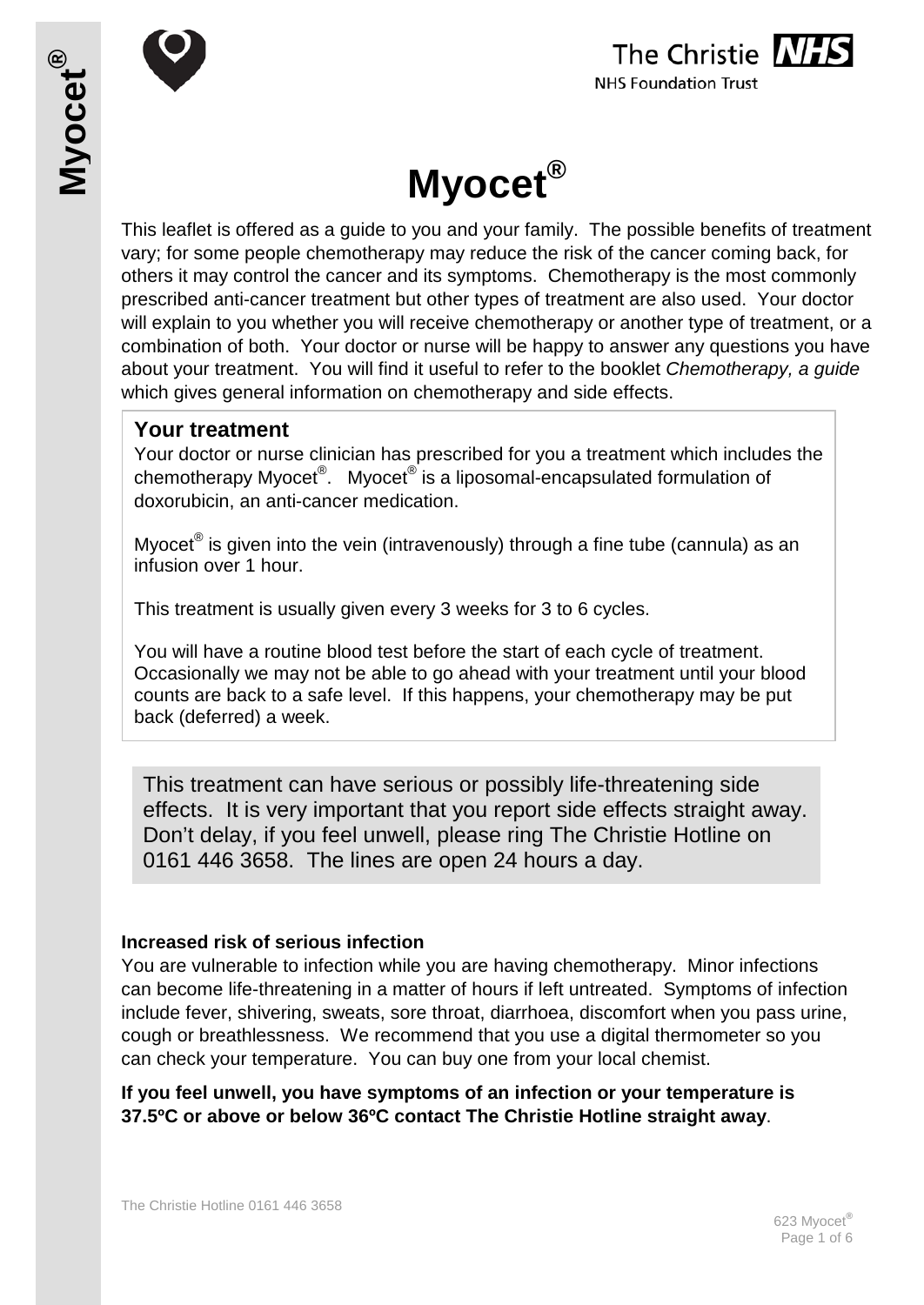### • **Immediate allergic reactions**

Allergic reactions to Myocet<sup>®</sup> are uncommon. If you notice any of the following: fevers and chills, back pain, shortness of breath, headaches, light-headedness, flushing and swelling of the face *during* the time the chemotherapy is being given, please tell the staff immediately. Your doctor may prescribe a medication that can help to reduce these side effects.

#### • **Anaemia (low number of red blood cells)**

While having this treatment you may become anaemic. This may make you feel tired and breathless. Let your doctor or nurse know if these symptoms are a problem. You may need a blood transfusion.

### • **Bruising or bleeding**

This treatment can reduce the production of platelets which help the blood clot. Let your doctor know if you have any unexplained bruising or bleeding, such as nosebleeds, bloodspots or rashes on the skin, and bleeding gums. You may need a platelet transfusion.

# **Possible side effects**

Chemotherapy can cause many different side effects. Some are more likely to occur than others. Everyone is different and not everyone gets all the side effects. Most side effects are usually temporary, but in some rare cases they can be life-threatening. It is important to tell your hospital doctor or nurse about any side effects so they can be monitored and, where possible, treated.

#### **Common side effects (more than 1 in 10)**

#### • **Nausea and vomiting (sickness)**

The severity of this varies from person to person. Anti-sickness medication may be given along with your chemotherapy to prevent this. You may also be given antisickness tablets to take at home. If you continue to feel or be sick, contact your GP or this hospital, because your anti-sickness medication may need to be changed or increased.

#### • **Dizziness**

Myocet<sup>®</sup> can cause dizziness. If you feel dizzy or unsteady do not drive or operate machinery.

#### • **Skin changes**

If the skin on your **hands and feet** becomes sore, contact the hospital straightaway. Tablets and cream can be prescribed to help you. Try to keep your hands and feet cool and, if possible, uncovered or wear loose-fitting cotton socks. Sometimes as a result of the chemotherapy, your skin may appear **darker in colour** or lightly tanned, especially around the joints. This is known as hyperpigmentation. The skin will return to normal when treatment is finished. Some chemotherapy can make your skin more **sensitive to the sun** than usual. Sit in the shade, avoid too much sun and use a high factor sunblock cream. Asian and African-Caribbean people may develop noticeable light patches on their skin.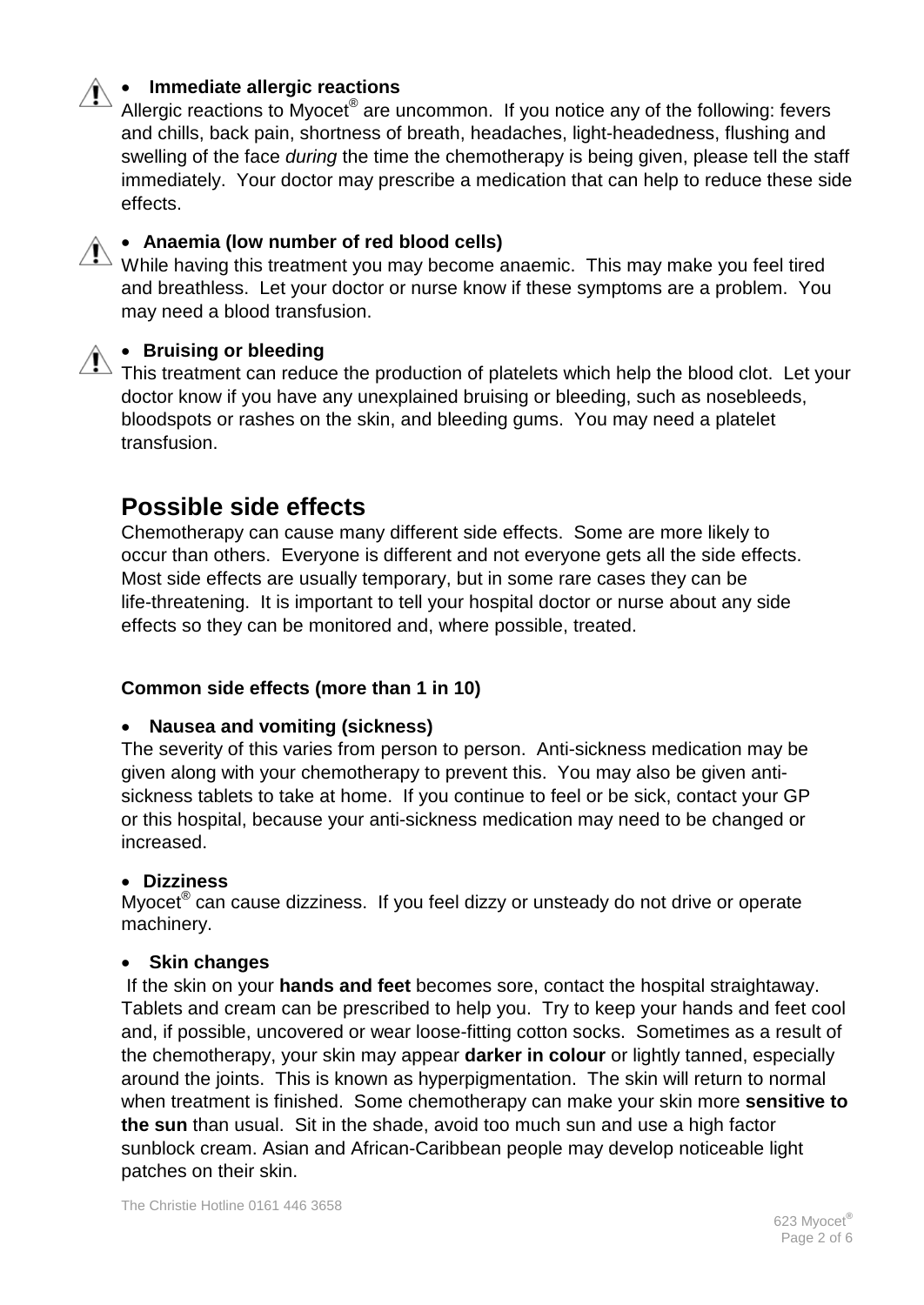#### • **Changes to nails**

Your nails may become darker. White lines may appear on the surface of the nail. These changes grow out over a few months once the treatment has finished. Acrylic nails are not recommended.

#### • **Urine discolouration**

Due to its red colour, Myocet**®** may discolour your urine red or orange for up to 24 to 48 hours following treatment.

#### • **Heartburn**

Chemotherapy treatment can cause indigestion or reflux. If you experience this please contact The Christie Hotline. Heartburn can be treated with medication from your GP.

#### • **Loss of periods**

Due to the effect of chemotherapy on the ovaries, you may find that your periods become irregular or stop. This is more likely in women over the age of 40 when most women will notice some change in their periods. It is less common in women under the age of 40 but does still happen and can result in significant menopausal symptoms (see section below). Even if your periods stop completely during chemotherapy your periods may come back several years later. This means that you may be able to become pregnant even many years after chemotherapy. It is very important to use contraception if you don't want to get pregnant.

#### • **Menopausal symptoms**

When the ovaries stop working due to chemotherapy or during a natural menopause most women experience symptoms such as hot flushes, sweats (night and day) and vaginal dryness. These hormonal changes can make the vagina feel as though it has shrunk and become less easy to stretch. This is called vaginal atrophy and can result in discomfort, pain on sexual intercourse, itching and recurrent urine infections. If your ovaries don't start to work again the vaginal symptoms can be permanent, although the flushes and sweats tend to reduce and stop over a small number of years. Some women who have already gone through menopause may notice their symptoms worsening for a time after chemotherapy.

The vaginal symptoms can start early and the longer they are left the harder they can be to treat. Please contact your specialist nurse either in clinic or by phone when the symptoms first develop if you would like help. Symptoms can be managed in several ways including gels, essential oil pessaries and sometimes local oestrogen replacement. You may also find it helpful to request the booklet 'Menopausal symptoms and breast cancer' by Breast Cancer Care (either from your breast care nurse, the cancer information centre at The Christie or online).

#### • **Hair loss**

Hair loss is usually total. The hair falls out gradually 10 to 14 days following your first course of treatment. Body and facial hair can also fall out. The time scale varies from person to person. Please remember that this is a temporary side effect and your hair will grow back when your treatment is complete. If you would like an appointment with the wig service, this can be arranged for you by visiting the Cancer Information Centre (department 7). Ask the staff for a copy of the 'Wig Fitting Service'. A selection of headscarves and turbans is available from 'Headstart'.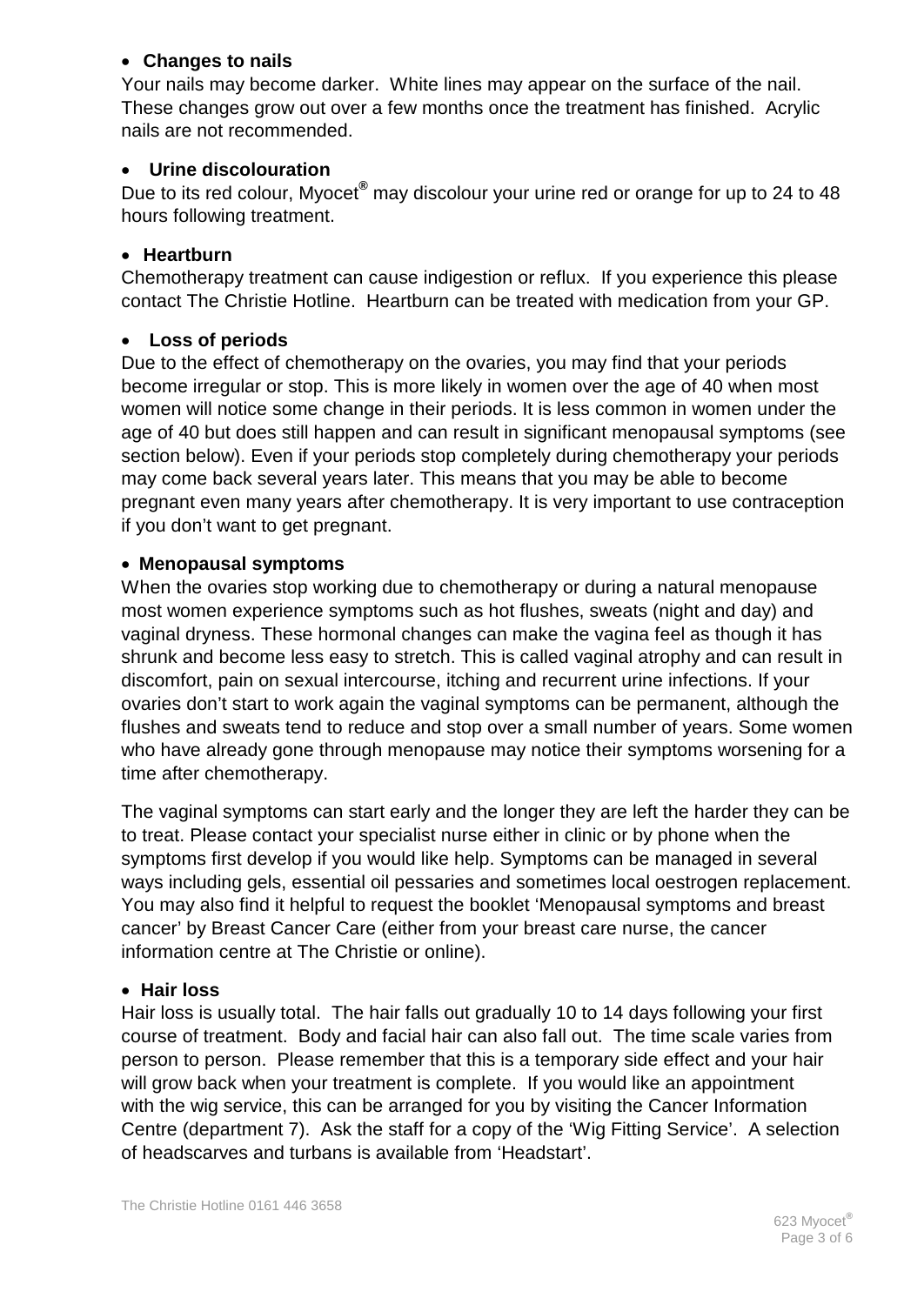#### • **Lethargy**

Some chemotherapy may make you feel tired and lacking in energy. It can be frustrating when you feel unable to cope with routine tasks. You may benefit from additional support during your treatment. Complementary therapies may be helpful. Speak to your nurse or doctor for further information. If necessary, take time off work. Gentle exercise, such as walking, can be beneficial.

#### • **Sore mouth**

Your mouth may become sore or dry, or you may notice small mouth ulcers during this treatment. Drinking plenty of fluids and cleaning your teeth regularly and gently with a soft toothbrush can help to reduce the risk of this happening. We can prescribe a mouthwash for you to use during treatment. You can dilute this with water if your mouth is sore. Ask your doctor or nurse for further advice. There is also general mouth care information in the chemotherapy booklet. If you continue to have a sore mouth, please contact The Christie Hotline.

#### • **Constipation**

Try to drink plenty of fluids and eat foods high in fibre. Report this to your hospital doctor who may prescribe a suitable laxative. Ask the staff for a copy of 'Eating - Help Yourself' which has useful ides about diet when you are having treatment.

# • **Diarrhoea**

If this becomes a problem while you are having treatment, contact The Christie Hotline for advice. **If you develop severe diarrhoea it is important to contact The Christie Hotline straight away as this may be a sign of a serious infection. Don't delay!**

#### **Uncommon side effects (less than 1 in 10)**

#### • **Blood clots**

During chemotherapy you are more at risk of blood clots in the legs (DVT) or lungs (PE). Occasionally these clots can be life-threatening. To help prevent clots, keep mobile and drink plenty of non-alcoholic fluids.

#### • **Cardiotoxicity (damage to the heart)**

Doxorubicin can affect your heart. It can weaken the heart muscle. This problem has been shown to be rare with Myocet® when compared with standard Doxorubicin. This may be the reason why your doctor has been chosen Myocet® as a treatment for you. If there is any concern about your heart, we will ask you to have a scan of your heart before the start of treatment.

#### • **Skin rash**

You may develop a skin rash. This is usually mild and easily treated. Please tell your doctor on your next visit to the hospital.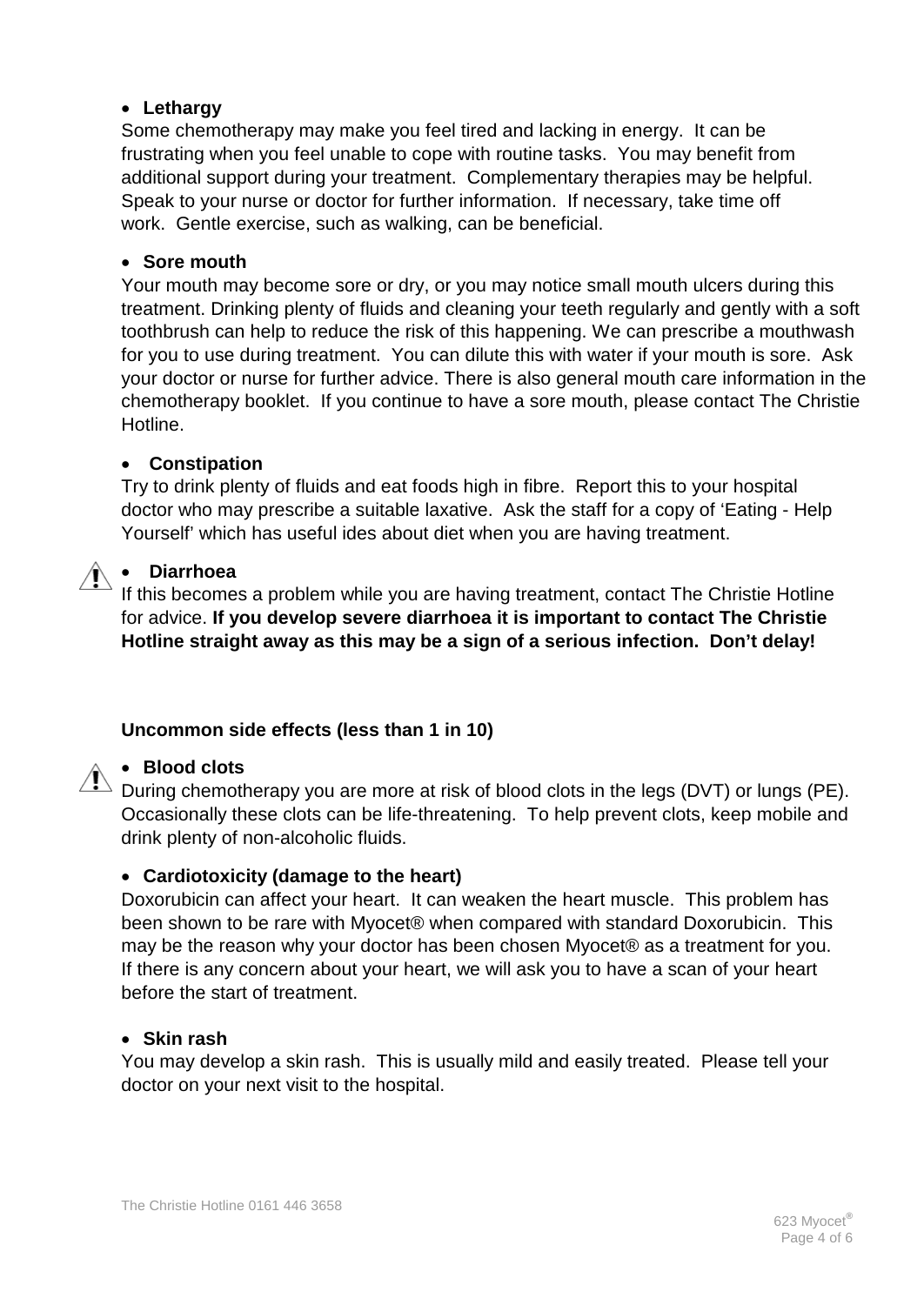#### **Rare side effects (less than 1 in 100)**

• **Extravasation** is when chemotherapy leaks outside the vein. If you develop redness, soreness or pain at the injection site **at any time** please let us know straightaway.

#### **Serious and potentially life threatening side effects**

In a small proportion of patients chemotherapy can result in very severe side effects which may rarely result in death. The team caring for you will discuss the risk of these side effects with you.

**Other medicines**: Please ask your doctor at The Christie for advice about any other medication you are taking, including non-prescribed medicines, complementary therapies and herbal medicines.

# **Sex, contraception & fertility**

#### **Protecting your partner and contraception:**

We recommend that you or your partner use a condom during sexual intercourse while you are having the course of chemotherapy. Chemotherapy is dangerous to unborn babies and you should not try to become pregnant whilst you are having chemotherapy. Using a condom will also protect your partner from any chemotherapy drugs that may be present in the semen or vagina.

If you suspect that you may be pregnant please tell your doctor immediately.

**Fertility:** This chemotherapy may affect your ability to have children. Your doctor or nurse should have discussed this with you. If not, please ask them before you start treatment.

# **Late side effects**

Some side effects may become evident only after a number of years. In reaching any decision with you about treatment, the potential benefit you receive from treatment will be weighed against the risks of serious long term side effects to the heart, lungs, kidneys and bone marrow. With some drugs there is also a small but definite risk of developing another cancer. If any of these problems specifically applies to you, the doctor will discuss these with you and note this on your consent form.